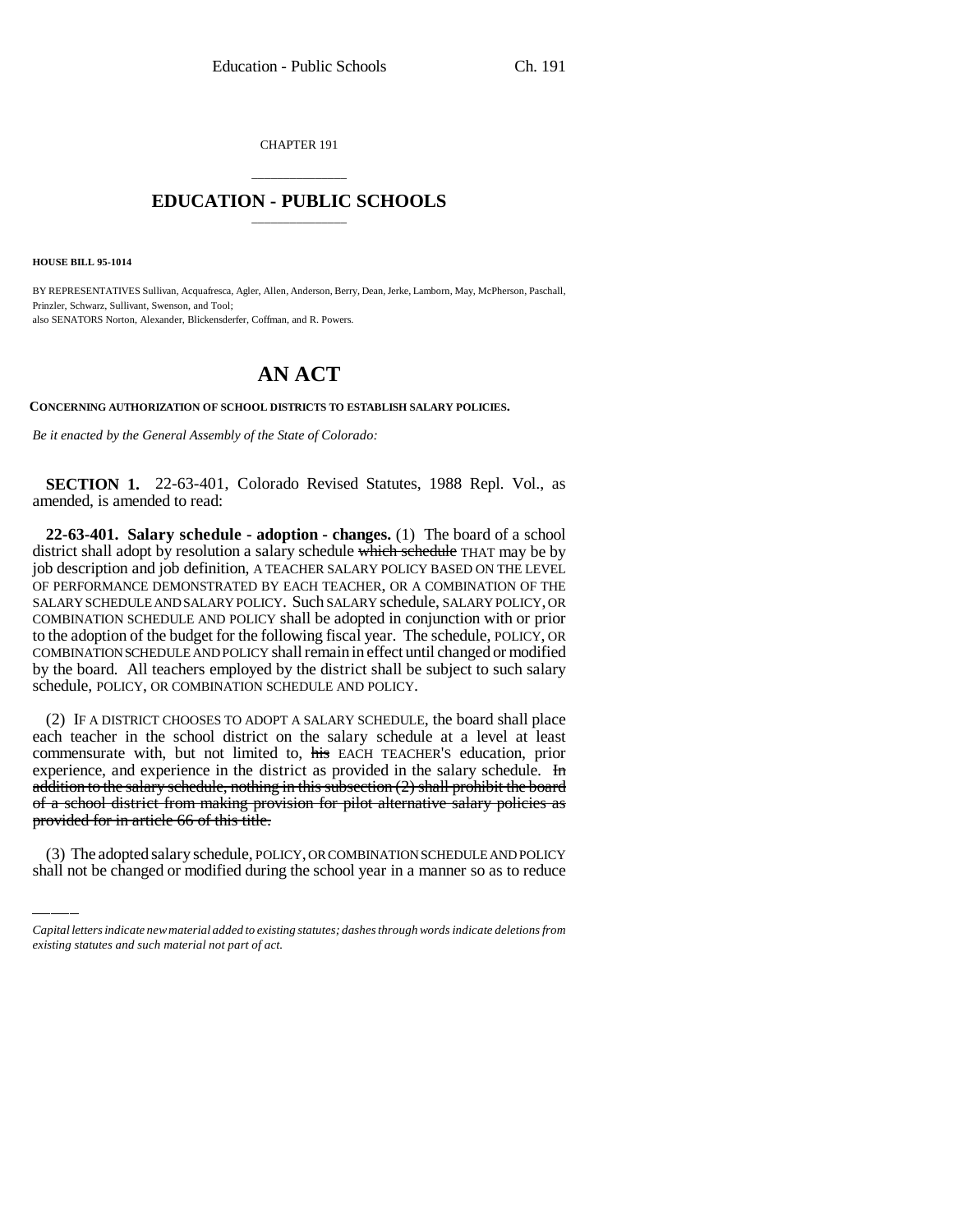the salary of a teacher for such school year; but the reassignment of a teacher with a reduction in salary pursuant to section 22-63-206 (2) or (3) shall not be included within the limitations of this subsection (3).

(4) The salary or compensation of any teacher may be changed for any succeeding school year in accordance with the salary schedule, POLICY, OR COMBINATION SCHEDULE AND POLICY adopted by the employing board. There shall be no reduction in the salary of any classroom teacher unless there is a general reduction in the salaries of all teachers in the district according to the adopted salary schedule, POLICY, OR COMBINATION SCHEDULE AND POLICY.

**SECTION 2. Repeal.** Article 66 of title 22, Colorado Revised Statutes, 1988 Repl. Vol., as amended, is repealed.

**SECTION 3.** 22-62.5-101 (4), Colorado Revised Statutes, 1988 Repl. Vol., as amended, is amended to read:

**22-62.5-101. Definitions.** As used in this article, unless the context otherwise requires:

(4) "Salary schedule POLICY" means the general schedule of salaries for teachers, SALARY POLICY FOR TEACHERS, OR COMBINATION SCHEDULE AND POLICY, WHICHEVER IS APPROPRIATE, adopted by the board of education pursuant to section 22-63-401.

**SECTION 4.** 22-62.5-102 (1) (c), Colorado Revised Statutes, 1988 Repl. Vol., as amended, is amended to read:

**22-62.5-102. Establishment of program.** (1) There is hereby established the exceptional learning program. Such program shall be administered by the state board in accordance with the provisions of this article and rules and regulations adopted by the state board. The purposes of the program are:

(c) To provide said school districts with moneys that may be used to employ said teachers at salaries above the district's salary schedule POLICY.

**SECTION 5.** 22-62.5-106 (1), Colorado Revised Statutes, 1988 Repl. Vol., as amended, is amended to read:

**22-62.5-106. Employment of improvement teachers - payments from exceptional learning program fund.** (1) Following the designation of improvement teachers and improvement school districts pursuant to section 22-62.5-105, each such school district shall be given a list of improvement teachers. The improvement school district may employ one or more improvement teachers in accordance with established employment practices of the school district; except that the salary that may be offered to the improvement teacher may exceed by thirty percent the salary otherwise established for a teacher of similar education and experience in the school district's salary schedule POLICY.

**SECTION 6.** 22-63-203 (3), Colorado Revised Statutes, 1988 Repl. Vol., as amended, is amended to read: